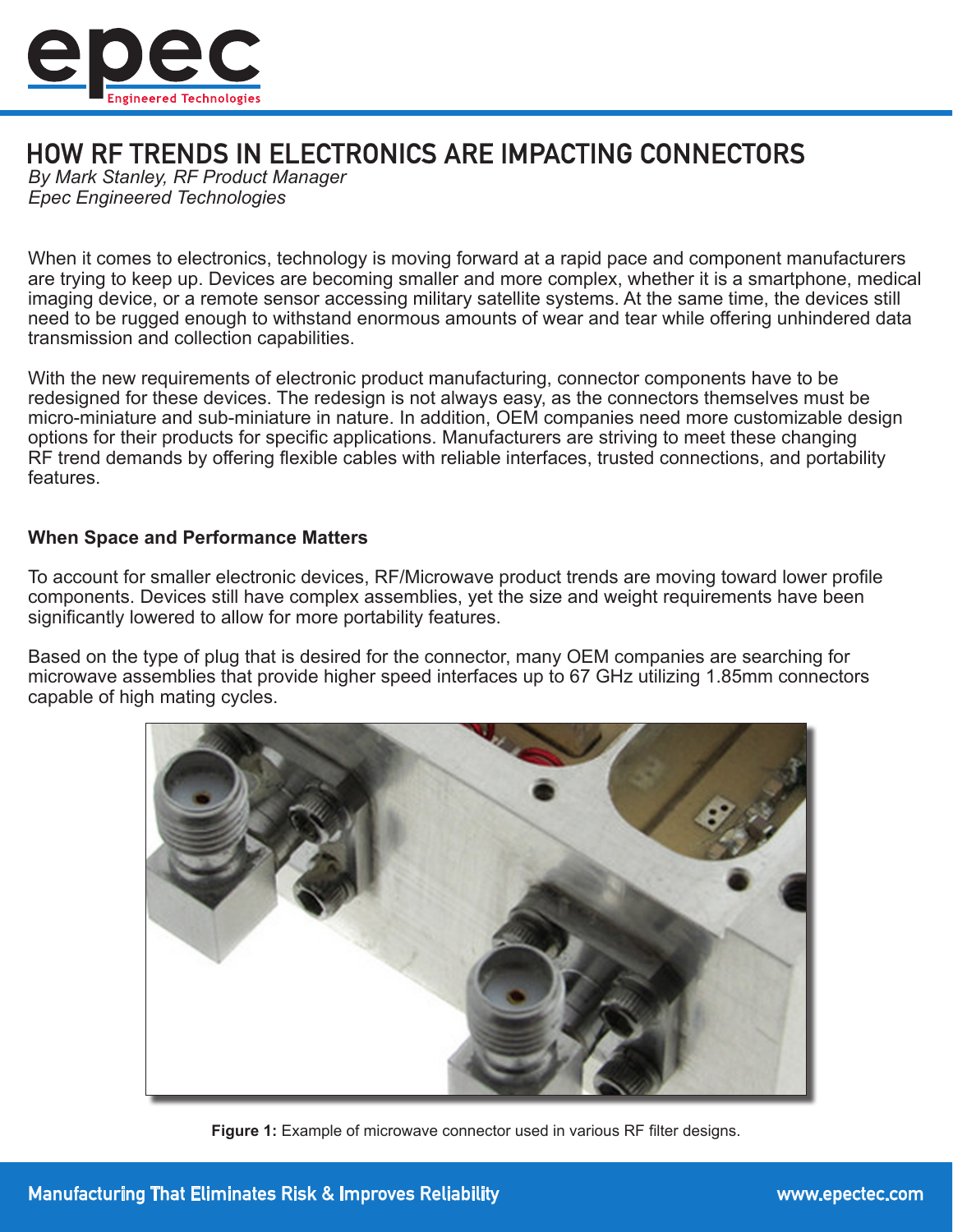

# **Higher Frequency Demands for Greater Data Transmission**

Device systems are now trending toward fiber optic and microwave cables due to the tremendous amounts of data being transmitted and received. These complex systems are moving from traditional single digit GHz performance levels to frequency requirements above 40 GHz.

RF connectors for microwave cables are now focusing on providing smaller mechanical components offering higher packaging densities while still maintaining a superior performance level. Manufacturers are now focusing on providing high-speed coaxial RF connectors to meet telecommunications technology demands, while keeping in mind to still meet the MIL-STD 348B standard RF dimensional requirements for military interfaces.

#### **Variable Connection and Disconnection Capabilities**

Military system applications sometimes require RF cables that can disconnect on command. Due to this requirement, connectors can experience problems with disconnecting at the wrong times, or having pinmating issues. Connector options need to be more flexible to meet these applications without affecting the higher frequency and performance needs of the system.

Changing the number and position of pins can help to alleviate the issues of having a sure mating while allowing for the cable to disconnect when desired. However, operating systems have moved toward needing higher performance of frequencies of 28 GHz or more. Present keying schemes have only allowed for up to 8 GHz frequencies.

Keyed coaxial connectors are being introduced for electronics that allow for 18 GHz performance while providing keyed position options. This set up minimizes mating issues while providing a more reliable connection to handle systems that experience high shock and vibration in varied environments.

# **Newer Design Capabilities to Reduce Compression**

When looking at an old coaxial cable, the first thing to notice is the rigid design of the cable at the attached point of the connector. Terminated cables may experience compression when being twisted and turned, affecting the durability of the connector and causing a negative impact to connector performance.

This RF trend requires connector designs to be more flexible. Manufacturers are looking at connectors supplying a sure mating with a failure-proof coupling nut while offering cable plugs that allow for different polarizations.